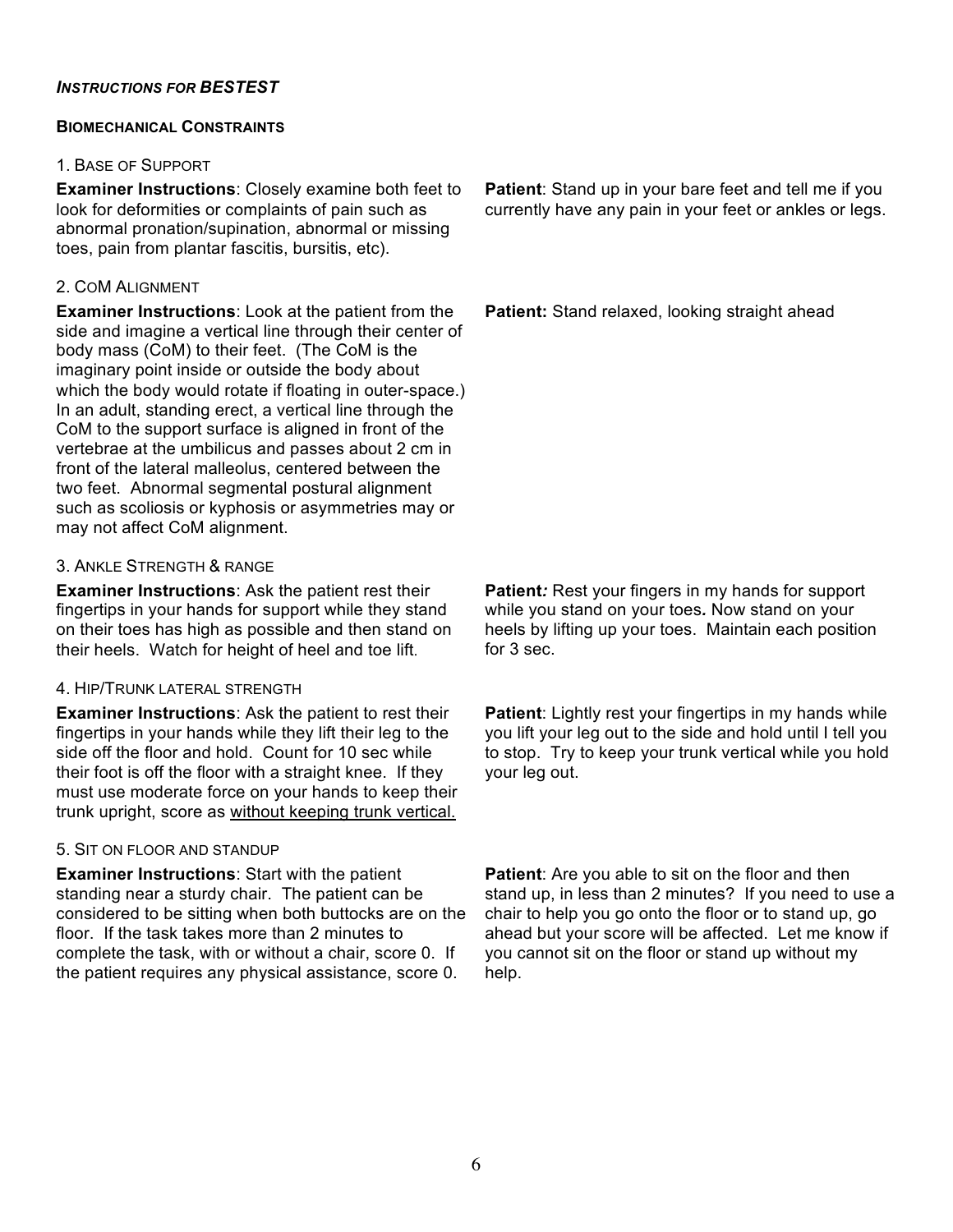## **SITTING STABILITY LIMITS**

#### 6. VERTICALITY AND LATERAL LEAN

**Examiner Instructions**: Patient is sitting comfortably on a firm, level, armless surface (bench or chair) with feet flat on floor. It is okay to lift ischium or feet when leaning. Watch to see if the patient returns to vertical smoothly without over or undershooting. Score the worst performance to each side.

#### 7. FUNCTIONAL REACH FORWARD

**Examiner Instructions**: Examiner places the ruler at the end of the fingertips when the arms are out at 90 degrees. The patient may not lift heels, rotate trunk, or protract scapula excessively. Patient must keep their arms parallel to ruler and may use less involved arm. The recorded measure is the maximum horizontal distance reached by the patient. Record best reach.

#### 8. FUNCTIONAL REACH LATERAL

**Examiner Instructions**: Have subject align feet evenly so that the fingertips, when the arm is out at 90 degrees is at the start of the ruler. The recorded measure is the maximum horizontal distance reached by the patient. Record the best reach. Make sure the subject starts in neutral. The patient is allowed to lift one heel off the floor but not the entire foot.

#### **TRANSITIONS – ANTICIPATORY POSTURAL ADJUSTMENT**

#### 9. SIT TO STAND

**Examiner Instructions**: Note the initiation of the movement, and the use of hands on the arms of the chair or their thighs or thrusts arms forward

#### 10. RISE TO TOES

**Examiner Instructions**: Allow the patient to try it twice. Record the best score. ( If you suspect that subject is using less than their full height, ask them to rise up while holding the examiners' hands.) Make sure subjects look at a target 4-12 feet away.

#### 11. STAND ON ONE LEG

**Examiner Instructions**: Allow the patient two attempts and record the best. Record the sec they can hold posture, up to a maximum of 30 sec. Stop timing when subject moves their hand off hips or puts **Patient**: Cross your arms over your chest. Place feet shoulder width apart. I'll be asking you to close your eyes and lean to one side as far as you can. You'll keep your spine straight, and lean sideways as far as you can without losing your balance OR using your hands. Keeping your eyes closed, return to your starting position when you've leaned as far as you can. It's okay to lift your buttocks and feet. Close your eyes Lean now. (REPEAT other side)

**Patient**: Stand normally. Please lift both arms straight in front of you, with fingertips held even. Stretch your fingers and reach forward as far as you can. Don't lift your heels. Don't touch the ruler or the wall. Once you've reached as far forward as you can, please return to a normal standing position. I will ask you to do this two times. Reach as far as you can.

**Patient**: Stand normally with feet shoulder width apart. Arms at your sides. Lift your arm out to the side. Your fingers should not touch the ruler. Stretch your fingers and reach out as far as you can. Do not lift your toes off the floor. Reach as far as you can. (REPEAT other side)

**Patient**: Cross arms across your chest. Try not to use your hands unless you must. Don't let your legs lean against the back of the chair when you stand. Please stand up now.

**Patient**: Place your feet shoulder width apart. Place your hands on your hips. Try to rise as high as you can onto your toes. I'll count out loud to 3 seconds. Try to hold this pose for at least 3 seconds. Look straight ahead. Rise now.

Patient: Look straight ahead. Keep your hands on your hips. Bend one leg behind you. Don't touch your raised leg on your other leg. Stay standing on one leg as long as you can. Look straight ahead. Lift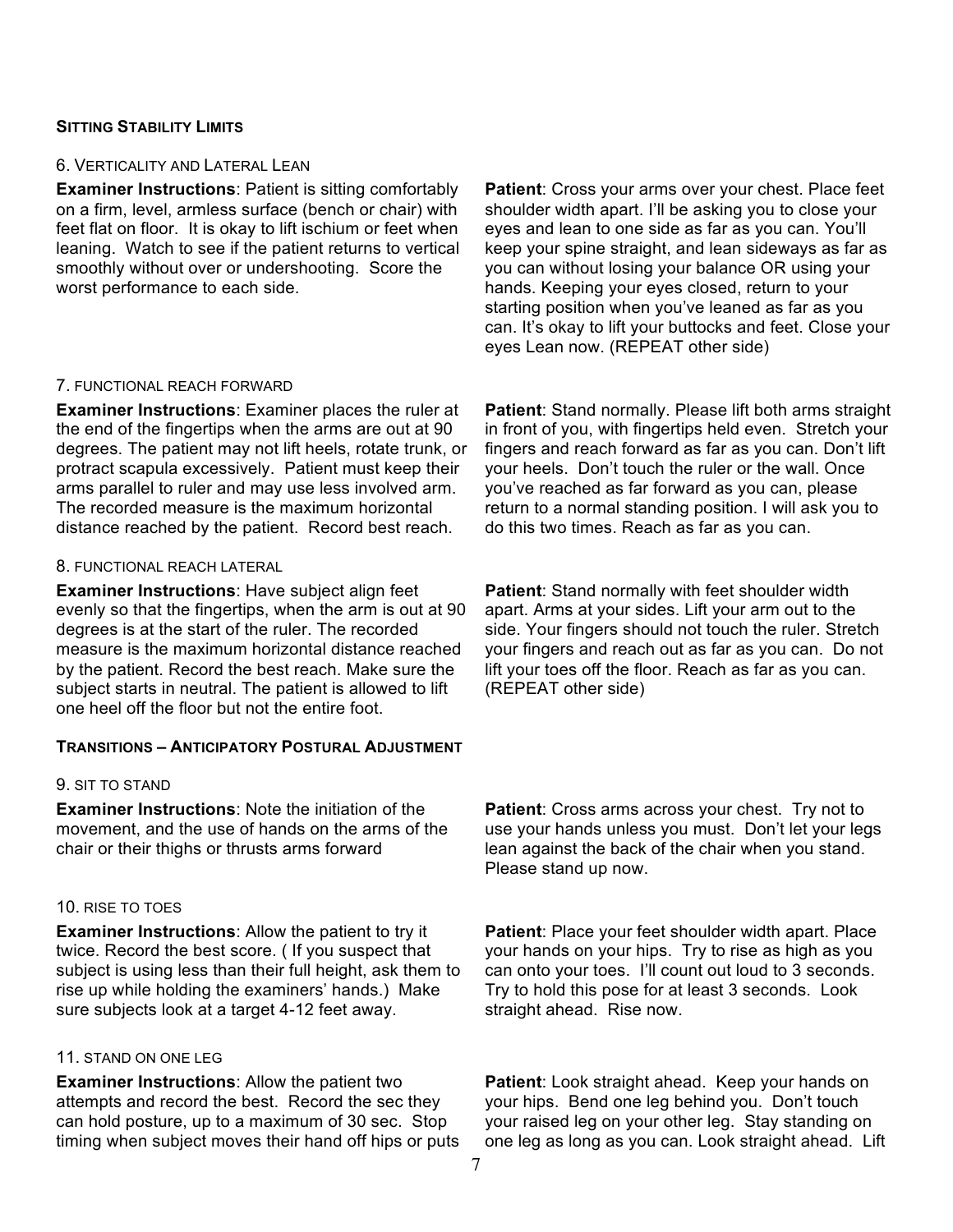## 12. ALTERNATE STAIR TOUCHING

**Examiner Instructions**: Use standard stair height of 6 inches. Count the number of successful touches and the total time to complete the 8 touches. It's permissible for subjects to look at their feet.

## 13. STANDING ARM RAISE

**Examiner Instructions:** Use 2.5 Kg (5 lb) weight. Have subjects stand and lift weight with both hands to shoulder height. Subjects should perform this as fast as they can. Lower score by 1 category if weight must be less than 2.5 Kg  $(5 lb) +$ /or lifts < 75 deg.

## **REACTIVE POSTURAL RESPONSES**

## 14. IN PLACE RESPONSE- FORWARD

**Examiner Instructions**: Stand in front of the patient, place one hand on each shoulder and lightly push the patient backward until their anterior ankle muscles contract, (and toes just start to extend) then suddenly release. Do not allow any pre-leaning by patient. Score only the best of 2 responses if the patient is unprepared or you pushed too hard.

## 15. IN PLACE RESPONSE- BACKWARD

**Examiner Instructions**: Stand behind patient, place one hand on each scapula and isometrically hold against patient's backward push, until heels are about to be lifted, not allowing trunk motion. Suddenly release. Do not allow any pre-leaning by patient. Score the best of 2 responses if patient is unprepared, or you pushed too hard.

## 16. COMPENSATORY STEPPING CORRECTION-FORWARD

**Examiner Instructions**: Stand in front to the side of patient with one hand on each shoulder and ask them to push forward. (Make sure there is room for them to step forward). Require them to lean until their shoulders and hips are in front of their toes. Suddenly release your support when the subject is in place. The test must elicit a step. Be prepared to catch patient.

# 17. COMPENSATORY STEPPING CORRECTION - BACKWARD

**Examiner Instructions**: Stand in back and to the side of the patient with one hand on each scapula and ask them to lean backward. (Make sure there is room for them to step backward.) Require them to lean until their shoulders and hips are in back of their heels. Release your support when the subject is in place.

a foot down. now. **(**REPEAT other side**)**

**Patient**: Place your hands on your hips. Touch the ball of each foot alternately on the top of the stair. Continue until each foot touches the stair four times (8 total taps). I'll be timing how quickly you can do this. Begin now.

**Patient**: Lift this weight with both hands from a position in front of you to shoulder level. Please do this as fast as you can. Keep your elbows straight when you lift and hold. Hold for my count of 3. Begin now.

**Patient:** For the next few tests, I'm going to push against you to test your balance reaction. Stand in your normal posture with your feet shoulder width apart, arms at your sides. Do not allow my hands to push you backward. When I let go, keep your balance without taking a step

**Patient***:* Stand with your feet shoulder width apart, arms at your sides. Do not allow my hands to push you forward. When I let go, keep your balance without taking a step

**Patient**: Stand with your feet shoulder width apart, arms at your sides. Lean forward against my hands beyond your forward limits. When I let go, do whatever is necessary, including taking a step, to avoid a fall.

**Patient**: Stand with your feet shoulder width apart, arms down at your sides. Lean backward against my hands beyond your backward limits. When I let go, do whatever is necessary, including taking a step, to avoid a fall.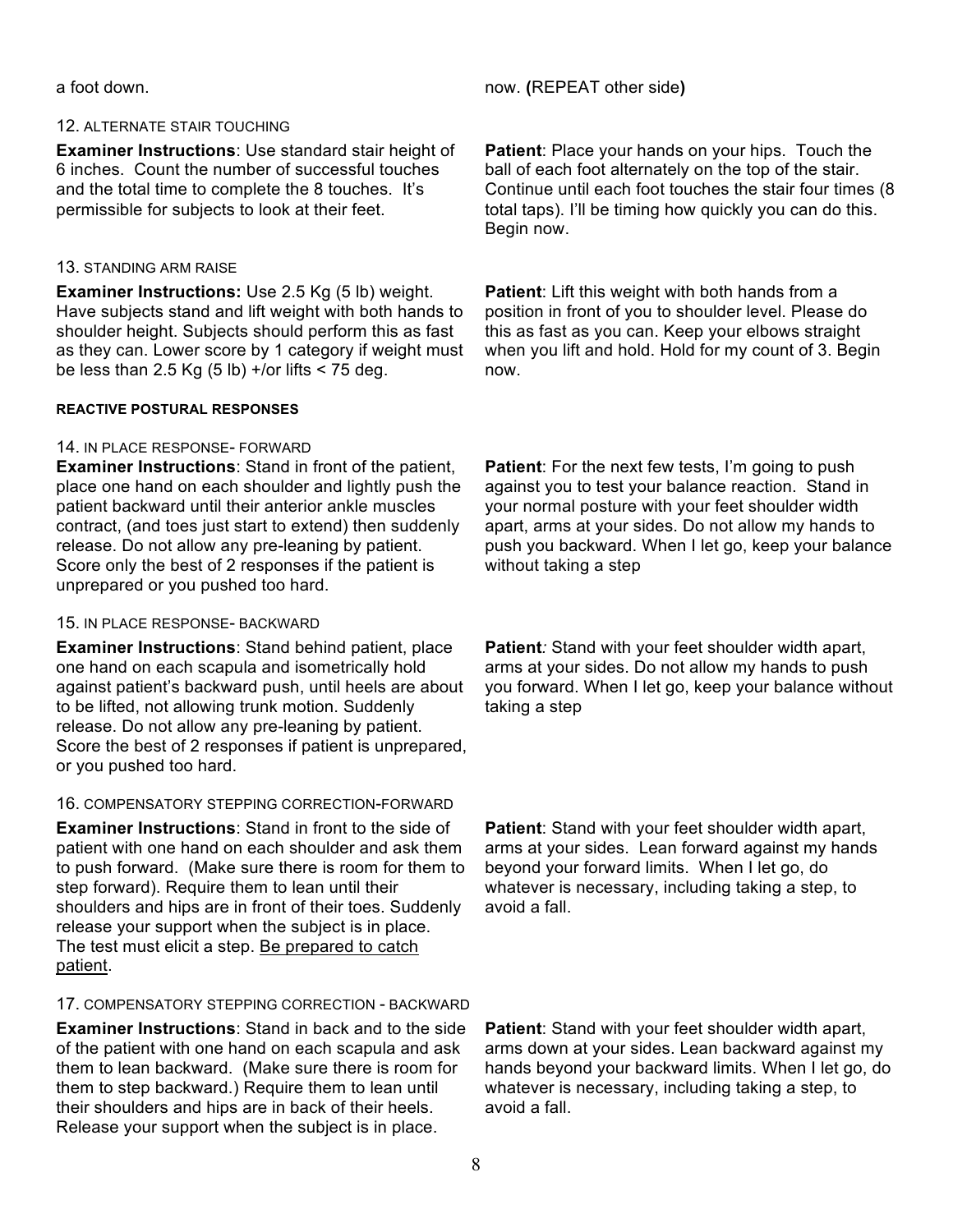### 18. COMPENSATORY STEPPING CORRECTION- LATERAL

**Examiner Instructions**: Stand behind the patient, place one hand on either the right (or left) side of the pelvis, and ask them to lean their whole vertial body into your hand. Require them to lean until the midline of pelvis is over the right (or left) foot and then suddenly release your support.

### **SENSORY ORIENTATION**

## 19. SENSORY INTEGRATION FOR BALANCE (MODIFIED CTSIB)

**Examiner Instructions**: Do the tests in order. Record the time the patient was able to stand in each condition to a maximum of 30 seconds. Repeat condition if not able to stand for 30 s and record both trials (average for category). Use medium density Temper® foam, 4 inches thick. Assist subject in stepping onto foam. Have the subject step off the foam between trials. Include leaning or hip strategy during a trial as "instability."

### 20. INCLINE EYES CLOSED

**Examiner Instructions**: Aid the patient onto the ramp. Once the patient closes their eyes, begin timing. Repeat condition if not able to stand for 30 s and average both trials/ Note if sway is greater than when standing on level surface with eyes closed (Item 15B) or if poor alignment to vertical. Assist includes use of a cane or light touch any time during the trial.

## **STABILITY IN GAIT**

## 21. GAIT – LEVEL SURFACE

**Examiner Instructions**: Place two markers 20 feet (6 meters) apart and visible to the patient on a level walkway. Use a stopwatch to time gait duration. Have subjects start with their toes on the mark. Start timing with the stopwatch when the first foot leaves the ground and stop timing when both feet stop beyond the next mark.

## 22. CHANGE IN SPEED

**Examiner Instructions:** Allow the patient to take 2-3 steps at their normal speed, and then say "fast", after 2-3 fast steps, say "slow". Allow 2-3 slow steps before they stop walking.

# 23. WALK WITH HEAD TURNS – HORIZONTAL

**Examiner Instructions**: Ask the patient to turn their head and hold it so they are looking over their shoulder until you tell them to look over the opposite

Test must elicit a step. NOTE: Be prepared to catch patient.

**Patient**: Stand with your feet together, arms down at your sides. Lean into my hand beyond your sideways limit. When I let go, step if you need to, to avoid a fall.

NOTE: Be prepared to catch patient.

Patient: For the next 4 assessments, you'll either be standing on this foam or on the normal ground, with your eyes open or closed. Place your hands on your hips. Place your feet together until almost touching. Look straight ahead. Each time, stay as stable as possible until I say stop.

**Patient***:* Please stand on the incline ramp with your toes toward the top. Place your feet shoulder width apart. Place your hands on your hips. I will start timing when you close your eyes.

**Patient**: Walk at your normal speed from here past the next mark and stop.

**Patient**: Begin walking at your normal speed, when I tell you "fast" walk as fast as you can. When I say "slow", walk very slowly.

**Patient**: Begin walking at your normal speed, when I say "right", turn your head and look to the right. When I say "left" turn your head and look to the left. Try to